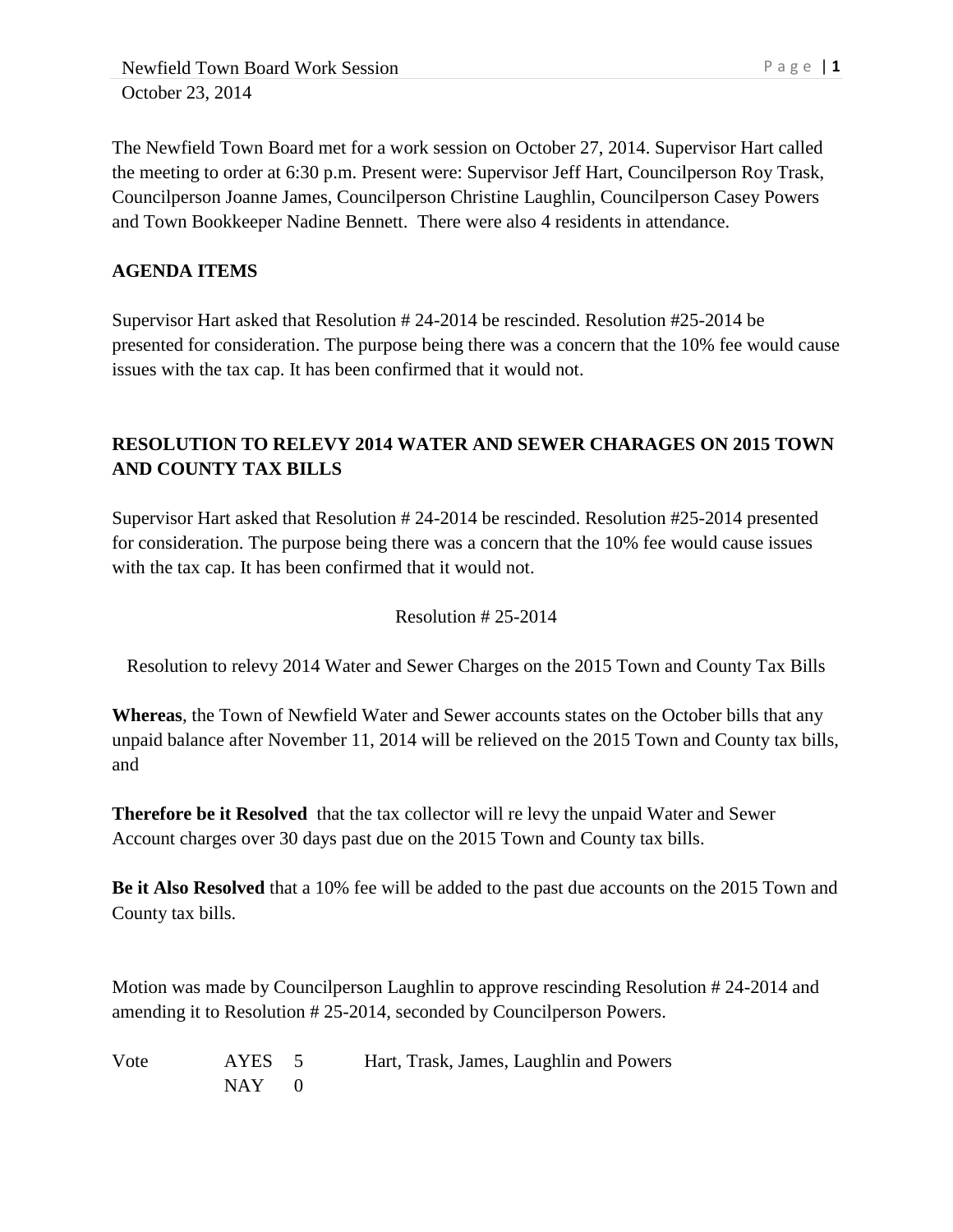Carried

## **RESLOUTION TO CONVENE A PUBLIC HEARING ON A LOCAL LAW TO OVERRIED THE NYS TAX CAP**

Supervisor Hart asked that the motion to hold a Public Hearing on November 13, 2014 on the Local Law to Override the NYS Tax Cap by rescinded and amended to Resolution# 26-14.

Proposed Resolution to Convene a Public Hearing on a Local Law to Override the NYS Tax Cap

## **Resolution #26-2014**

**Whereas,** according to New York State General Municipal Law §3-R(5), if a town government decides to adopt a town budget with a property tax levy that exceeds the level set by the State, the town government must pass a local law to override that cap; and,

**Whereas,** adopting said local law is not predictive of the final tax levy but will Provide the Newfield Town Board flexibility to exceed the Property Tax Cap if it is deemed necessary;

**Whereas,** it is the intent of the Town Board to adopt a budget that does not exceed the 2015 tax cap requirement for the Town; and

**Whereas,** however during the Budget process and deliberation between today's date and the adoption of the Town's 2015 Budget in mid-November the Town Board may find that it may not exceed the cap in order to provide the Town's residents with a level of services the Board Members deem desirable and or necessary.

### **Now Therefore, Be It**,

**Resolved**, that a public hearing will be held before the Town Board at the Newfield Town Hall on November 6, 2014 at 6:30 p.m. concerning proposed Local Law #3 for the year 2014 Local Law Overriding Tax Levy Limit for Fiscal Year 2015, at such time and place all persons interested in the subject matter will be heard concerning same.

**Resolved**, further that the Town Clerk is hereby authorized and directed to place proper notice of such hearing in the official newspaper of the Town and to post the same in accordance with Law.

### **SEQR ACTION**: TYPE II-20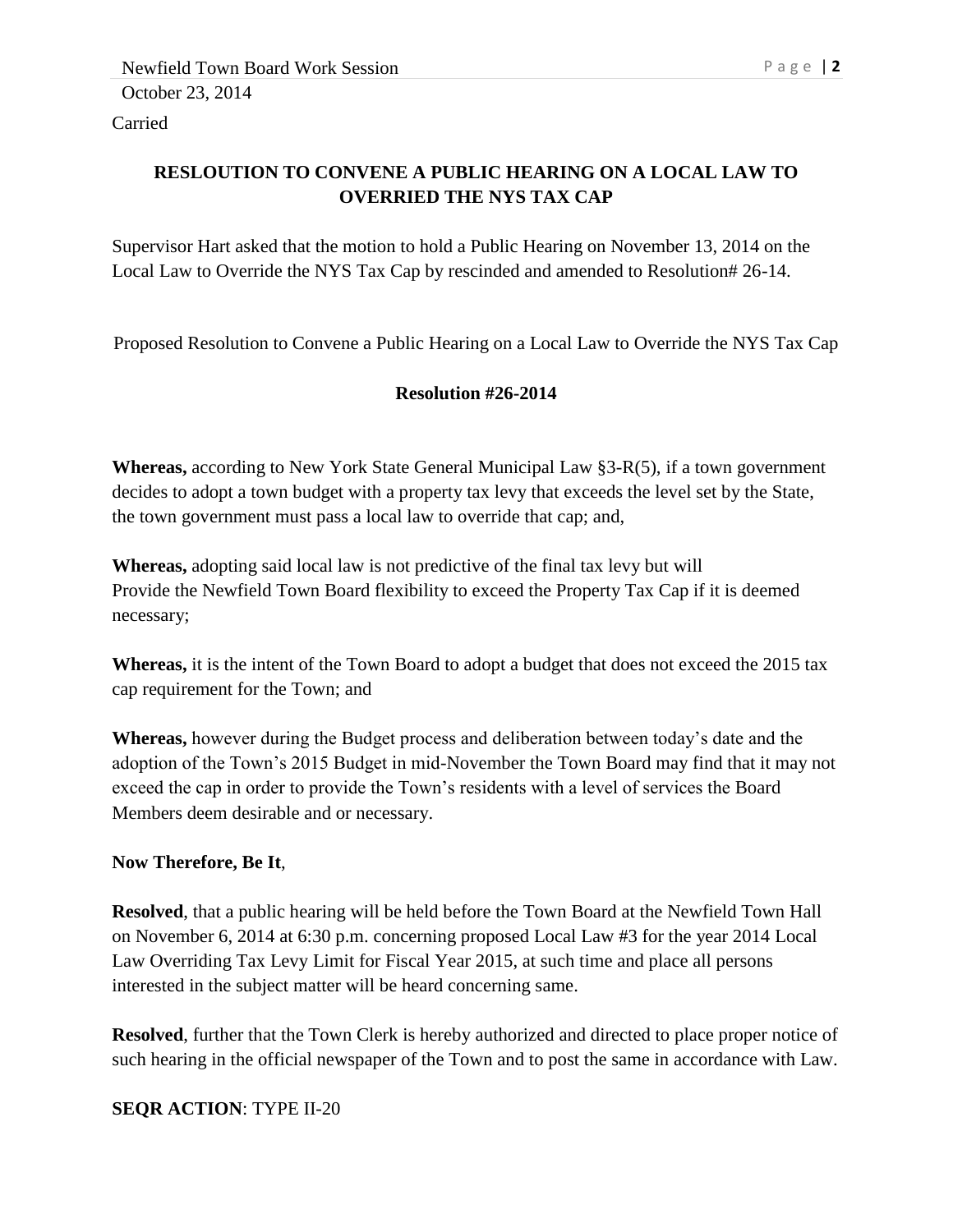Newfield Town Board Work Session P a g e | 3 October 23, 2014

Motion to rescind a motion by Councilperson Laughlin and amend to Resolution # 26-2014 was made by Councilperson Powers, seconded by Councilperson James.

Vote AYES 5 Hart, Trask, James, Laughlin and Powers  $NAY$  0

Carried

# **RESOLUTION TO CONVENE A PUBLIC HEARING ON THE ADOPTION OF THE TOWN OF NEWFIELD 2015 BUDGET**

Supervisor Hart asked that the motion to hold a Public Hearing on November 13, 2014 on the Local Law to Override the NYS Tax Cap by rescinded and amended to Resolution# 26-14. The reason being the Public Hearing needed to be held the first Thursday after Election Day.

*Proposed Resolution # 27-214: To convene a Public Hearing on the Adoption of the Town of Newfield 2015 Budget*

### **Resolution 27-2014 To Convene a Public Hearing on the Adoption of the Town Newfield 2015 Budget**

Whereas, the Newfield Town Board is currently in the process of creating a Town Budget for the year 2015 to be presented to the Town Residents for their consideration,

Now Therefore Be Resolved that the Town Board does hereby call for a Public Hearing on Thursday, November 6, 2014 at 6:40 p.m. on a proposed adoption of the Town of Newfield 2015 Budget , and

Resolved, further that the Town Clerk is hereby authorized and directed to place proper notice of such public hearing in the official newspaper of the Town and to post the same in accordance with Law.

Motion to rescind the motion offered by Councilperson Trask, and amend to Resolution # 27- 2014, was made by Councilperson James seconded by Councilperson Powers

| Vote    | AYES 5    | Hart, Trask, James, Laughlin and Powers |
|---------|-----------|-----------------------------------------|
|         | $NAY = 0$ |                                         |
| Carried |           |                                         |

*RESOLUTION #28-2014*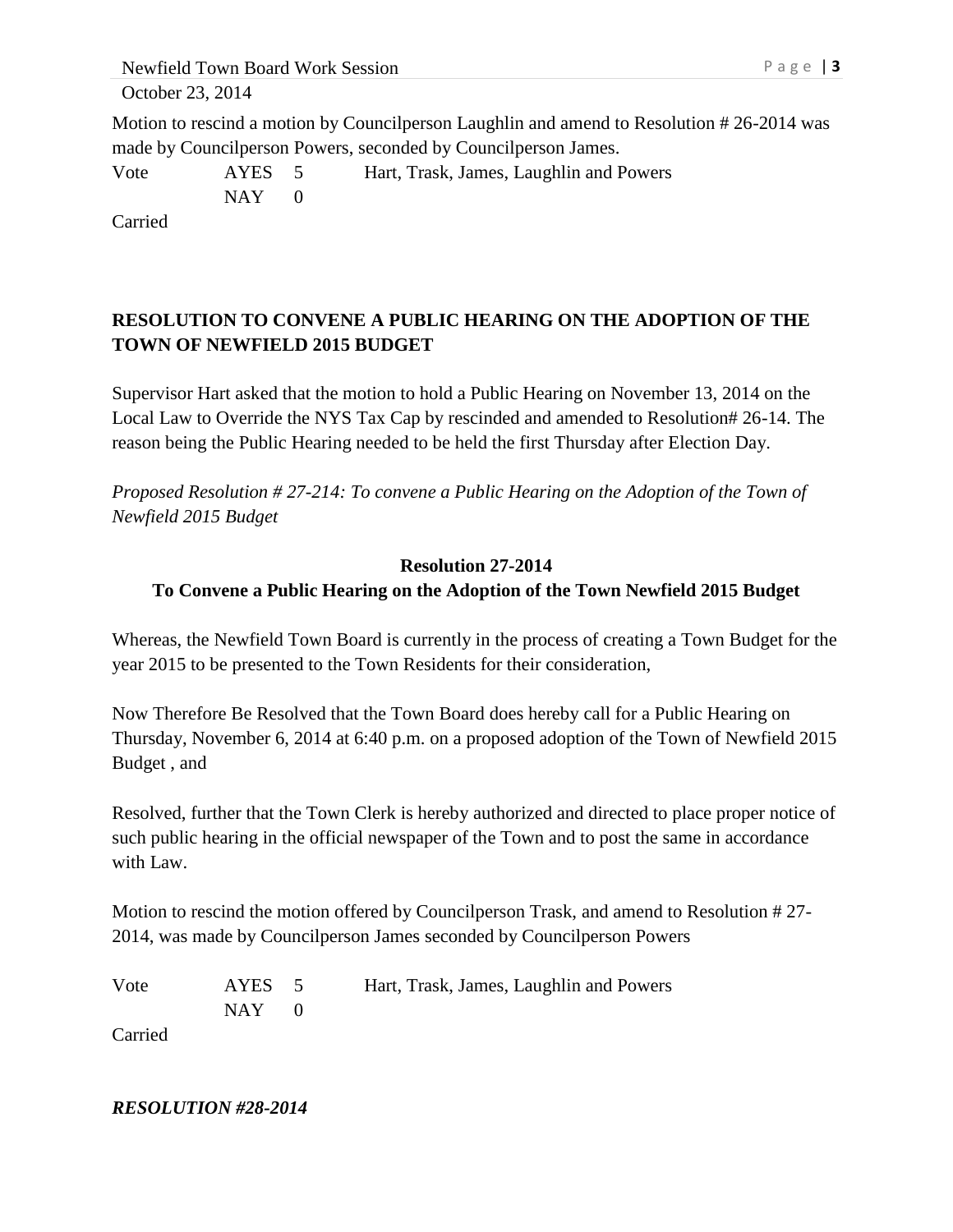October 23, 2014

# *RESOLUTION TO SCHEDULE A PUBLIC HEARING TO CONSIDER ADOPTION OF A LOCAL LAW TO AMEND LOCAL LAW #1 FOR THE YEAR 1980 WHICH PROVIDES FOR THE DEFENSE OF TOWN OFFICERS AND EMPLOYEES.*

Supervisor Hart asked that RESOLUTION # 25-2014 be rescinded and to consider amending to RESOLUTION #28-2014:

### **RESOLUTION # 28-2014**

### RESOLUTION TO SCHEDULE PUBLIC HEARING TO CONCIDER ADOPTION OF A LOCAL LAW TO AMEND LOCAL LAW #1 FOR THE YEAR 1980 WHICH PROVIDES FOR THE DEFENSE OF TOWN OFFICERS AND EMPLOYEES.

WHEREAS Local Law # 1 for 1980 does not include Planning Board Members within the definition of employees to be defended and indemnified,

WHEREAS the purpose of this Amendment is to add appointed Planning Board Members as "employees" subject to being defended and indemnified under the law,

WHEREAS the Amended Definition of Employee shall now read as follows:

Section 1. As used in this local law, unless the content otherwise requires: The term "employee" shall mean any person holding a position by election, appointment, or employment in service of the town, but shall not include volunteer, any person not compensated for his or her serves or an independent contractor; provided, however, that a duly appointed member of the planning board shall be included as an "employee" regardless of whether he or she is compensated the term "employee" shall include a former employee, his estate or judicially appointed personal representative. (b) the term "town" shall mean the town of Newfield, New York.

RESOLVED that a public hearing will be scheduled for November 6, 2014 at 6:50 p.m. at the Newfield Town Hall, 166 Main Street, Newfield New York regarding amending Local Law #1 for 1980.

RESOLVED that the Town Clerk be and herby is directed to cause notice of such public hearing to be duly posted and published in accordance with applicable law.

Motion offered by Laughlin to rescind Resolution # 25 and amend to Resolution #29-2014 amending Public Hearing Date, seconded by Trask .

Vote AYES 5 Hart, Trask, James, Laughlin and Powers  $NAY$  0

Carried